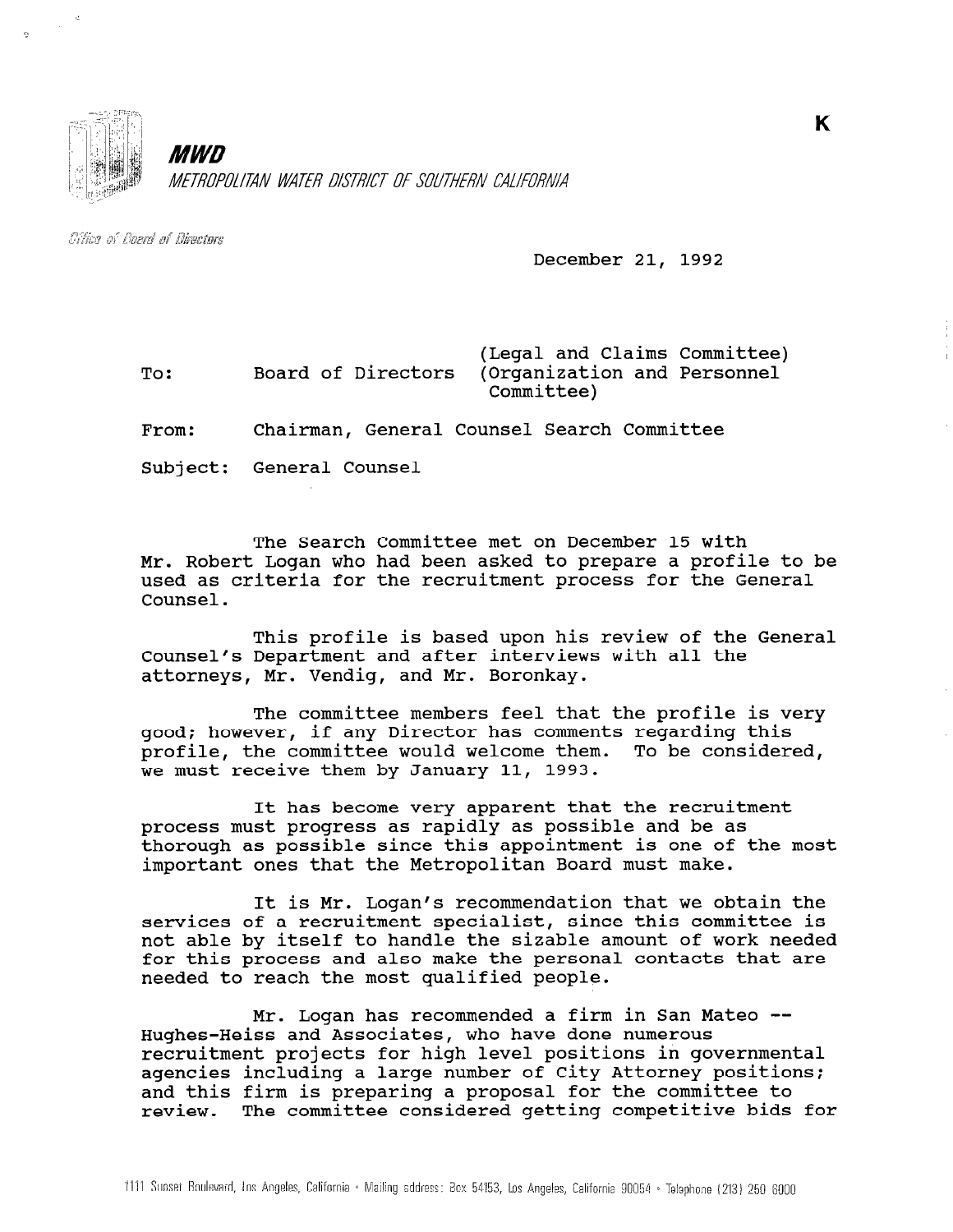this service but due to the shortness of time, we believe that it is important that we move ahead; and both Mr. Logan and the Chairman of the Search Committee have had experience with this firm and have confidence in its ability to do a good job for the District.

In order to expedite this recruitment, it is the recommendation of the Search Committee that the Board authorize the committee to proceed with the recruitment in a manner that it sees necessary and appropriate and recommends that:

- 1. the attached profile-criteria be used for the recruitment;
- 2. a recruitment firm be employed to assist the committee in the recruitment in order to reduce the number of candidates to a reasonable number for recommendation to the appropriate committees and to the Board of Directors: and
- 3. the recruitment efforts be directed to both in-house candidates and qualified outside candidates.

progress reports to the Organization and Personnel Committe It is the intention of this committee to make and the Legal and Claims Committee with the next report to be given at the February 1993 meeting.

James M. Rez

Attachment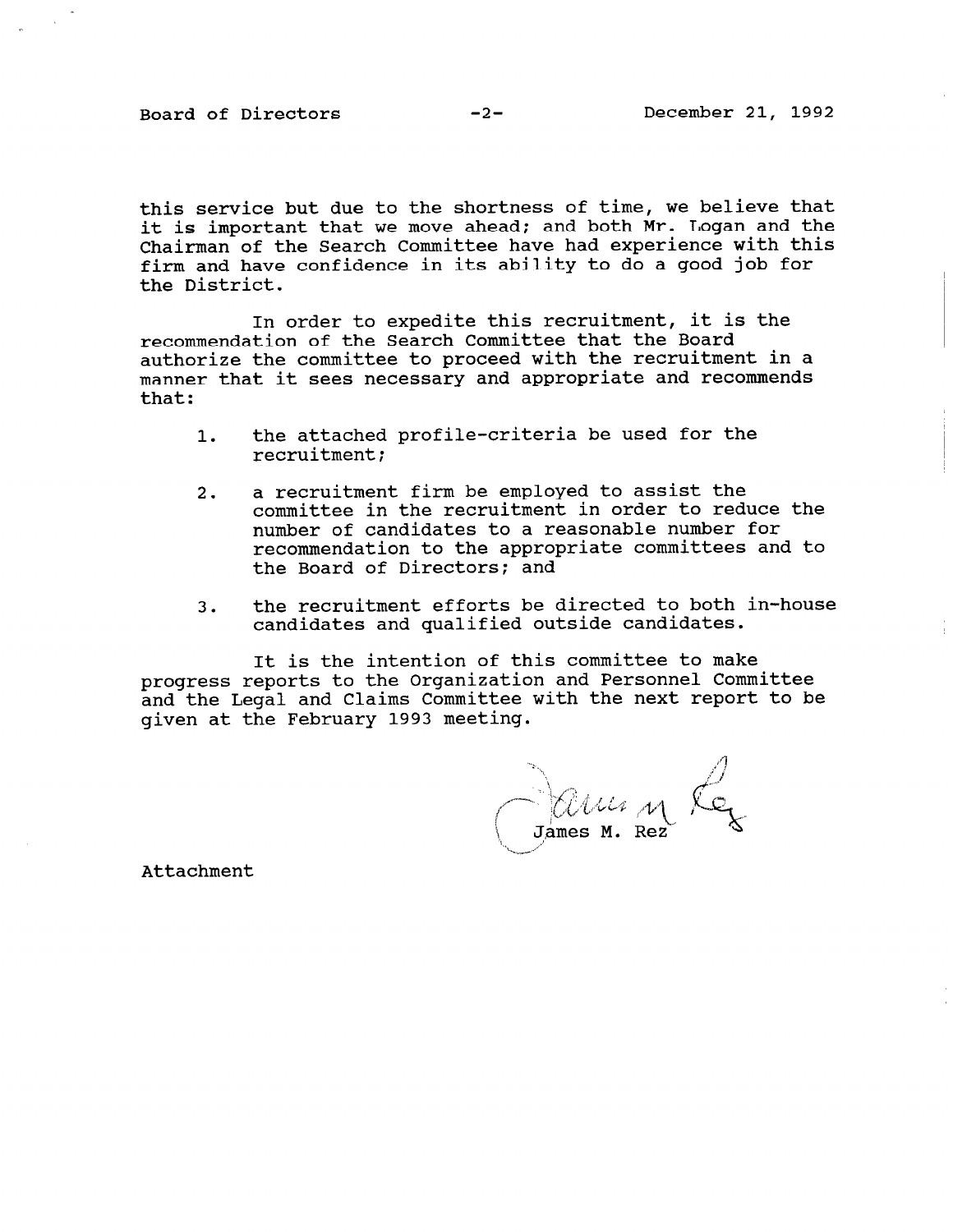## GENERAL COUNSEL PROFILE

## I. GENERAL/PUBLIC AGENCY BACKGROUND

- . Active membership in good standing with the California State Bar, admitted to practice in federal courts.
- . Experience in representing or appearing before administrative and legislative bodies.
- . Ability to work with a politically diverse board of directors with more than fifty members working through a committee system of recommendation/decision-making.
- . Working familiarity with California Meeting laws (Brown Act), Public Records Act and Political Reform Act.

## II. INTERACTIVE SKILLS

- A. Board/General Counsel
	- . Present a variety of legal options to Board wherever possible.
	- . Flexible and innovative in providing legal support for Board policy decisions.
	- . Represent the Water District by furthering the collective policy decisions of the Board without politicizing the office.
	- . Understand and uphold the role of a major legal office in furthering the District's mission recognizing that final responsibility is to the Board.
	- . Capable of spotting issues that present a threat to the District and/or Board and take steps to prevent.
- B. District Administration/General Counsel
	- . Ability to maintain independence of legal function yet provide efficient and dependable legal support to administrative staff in achieving District goals.